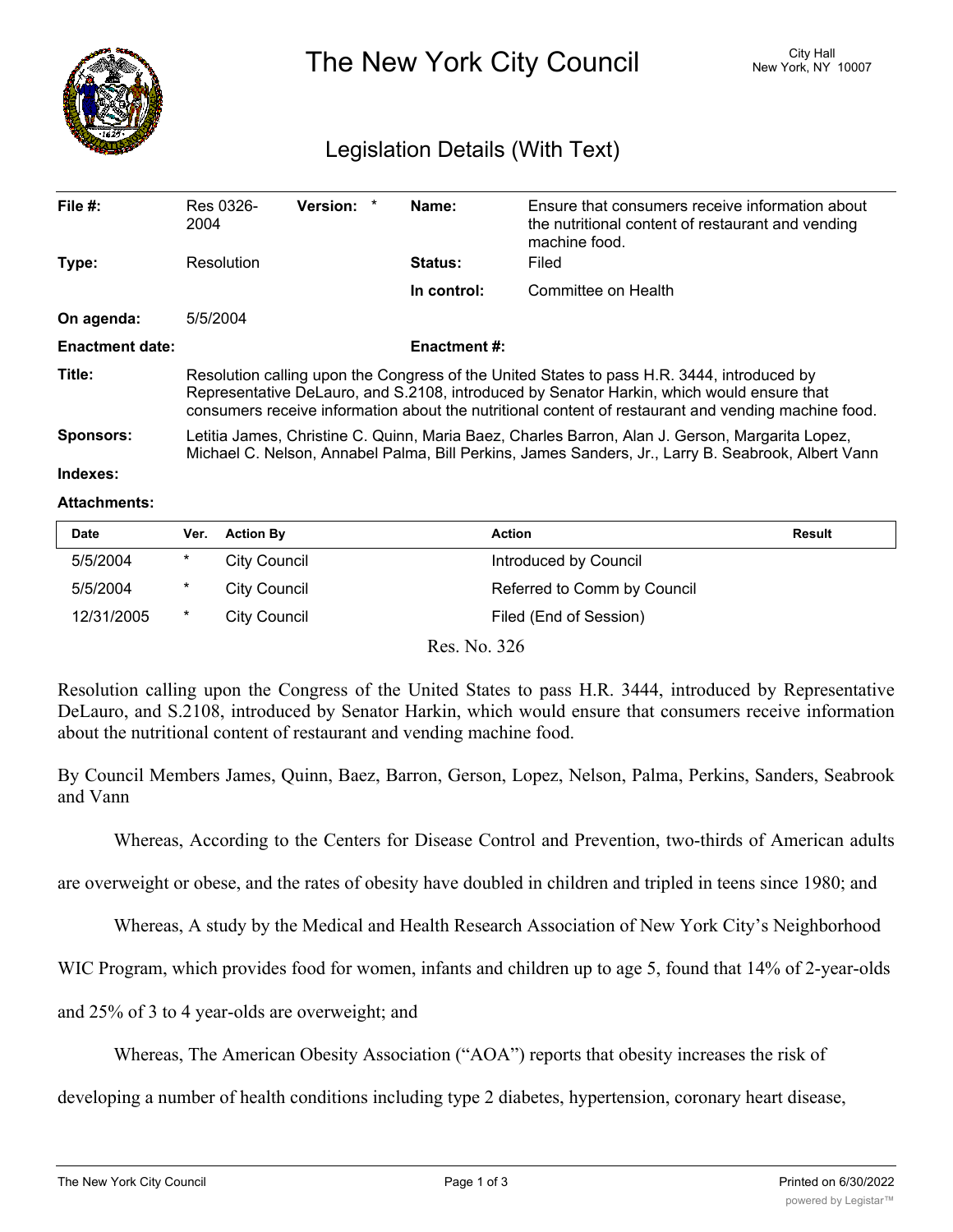## **File #:** Res 0326-2004, **Version:** \*

ischemic stroke, colon cancer, post menopausal breast cancer, endrometrial cancer, gall-bladder cancer, infertility, osteoarthritis and obstructive sleep apnea; and

Whereas, According to Congressional findings, the annual cost of obesity to families, businesses, and governments in the United States is approximately \$117,000,000,000; and

Whereas, Furthermore, over the past two decades, there has been a significant increase in the number of meals prepared or eaten outside the home, with an estimated one-third of the calories consumed from and almost half of total food dollars spent on food purchased from or eaten at restaurants and other food service establishments; and

Whereas, While federal law currently requires nutrition labeling on most processed foods, nutrition information is not generally required for menu items at restaurants and other food service establishments; and

Whereas, Use of food labels is associated with healthier eating habits; and

Whereas, Given the limited availability of nutrition information and the larger-than-standard serving portions, it may be difficult for consumers to make informed choices regarding their intake of calories at restaurants; and

Whereas, Studies have shown that consumers are interested in receiving nutrition information when ordering their food at a restaurant so that they may make an educated decision regarding what to purchase; and

Whereas, The Surgeon General and Secretary of Health and Human Services recommends that, to reduce the incidence of obesity, there be increased availability of nutrition information for food eaten and prepared away from home; and

Whereas, On November 5, 2003, Representative DeLauro introduced H.R.3444, to be cited as the Menu Education and Labeling Act, which would amend the Federal Food, Drug, and Cosmetic Act to ensure that consumers receive information about the nutritional content of restaurant and vending machine food; and

Whereas, On February 24, 2004, Senator Harkin introduced a companion bill, S.2108, also to be known as the Menu Education and Labeling Act; and